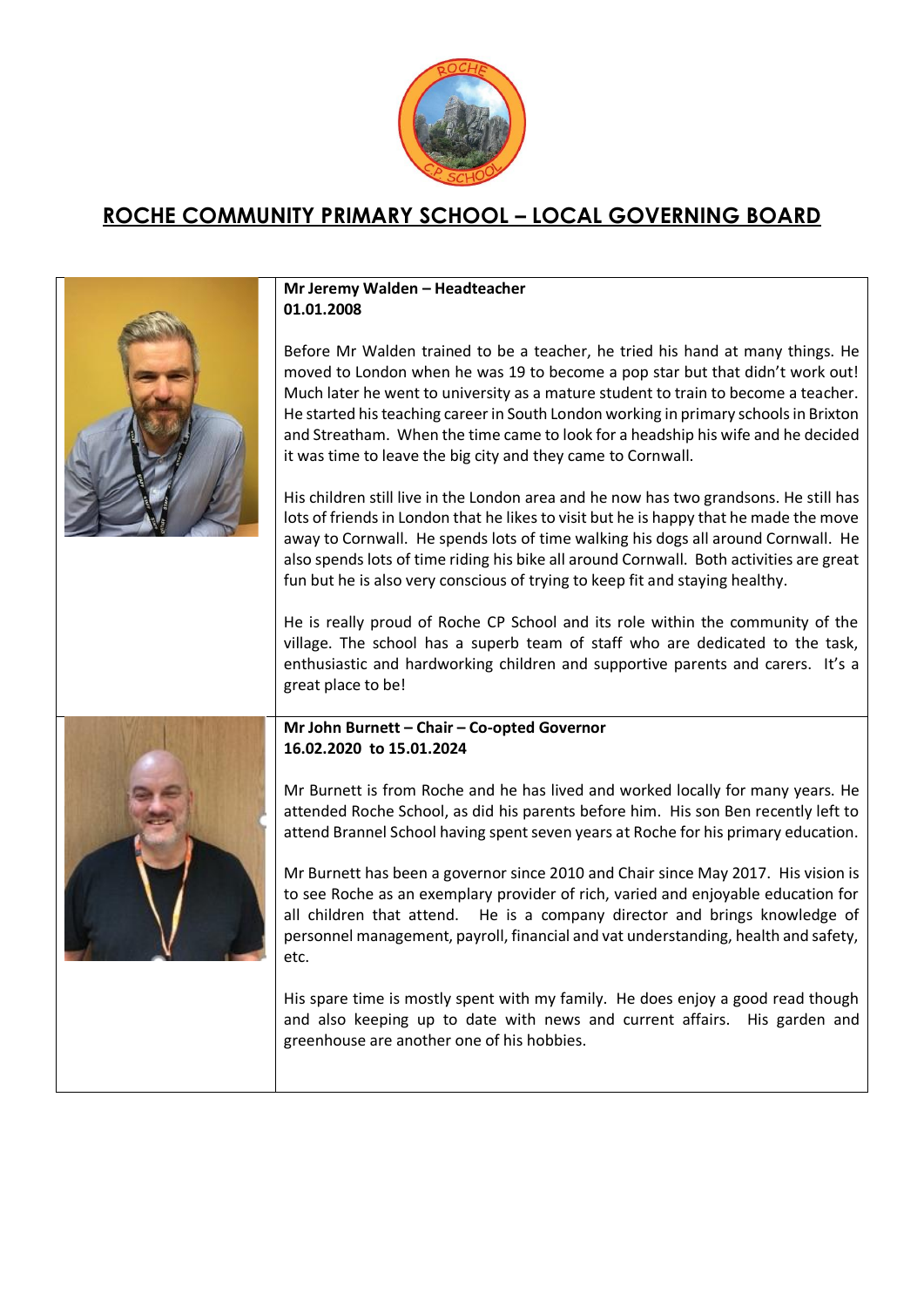|  | <b>Miss Vicky Tonkin - Staff Governor</b><br>17.10.2021 to 16.10.2025                                                                                                                                                                                                                                                                                                                                                                                                                                     |
|--|-----------------------------------------------------------------------------------------------------------------------------------------------------------------------------------------------------------------------------------------------------------------------------------------------------------------------------------------------------------------------------------------------------------------------------------------------------------------------------------------------------------|
|  | Miss Tonkin started at Roche CP School as an NQT in September 2009. She has<br>taught in Year 6 for 5 years, Year 2 for 4 years and is currently in her 4th year of<br>teaching Year 4. She loved leading PE and Maths at different points in her career.<br>She has been the school's Deputy Head for just over 7 years which she really enjoys<br>as well as being the EYFS Lead. A new role she has had this year is becoming TPAT's<br>Lead Maths Practitioner. Miss Tonkin always loves a challenge! |
|  | Mr Martyn Smith - Parent Governor<br>21.06.2019 to 20.06.2023                                                                                                                                                                                                                                                                                                                                                                                                                                             |
|  | Mr Smith has been a parent governor at Roche school since 2019. He has worked<br>in social housing as an electrician for his whole adult life. He has lived in the local<br>clay villages his whole life and moved to Roche in 2015. He has two children one<br>child who attends Roche school and one child at Roche pebbles nursery.<br>In his spare time he enjoys spending time outside which includes watching<br>football, walking his dogs and attending vintage rallies alongside his family.     |
|  | He became a governor as he believes the school is an asset to the local community<br>and he wanted to try and support it and make a difference in whichever way he<br>could.                                                                                                                                                                                                                                                                                                                              |
|  | Mrs Rosie Osborne - Co-opted Governor<br>07.06.2018 to 06.06.2022                                                                                                                                                                                                                                                                                                                                                                                                                                         |
|  | Mrs Osborne worked at a local primary school for 11 years as a teaching assistant.<br>She then started volunteering at Roche school as part of her foundation degree<br>course back in 2017. She enjoyed volunteering at Roche school and then became a<br>governor. She has two children at Roche school, one in year 2 and one in year 4.<br>Since then, she has qualified as a teacher, and she is now working as an intervention<br>teacher at a local primary school.                                |
|  | She enjoys visiting the school in her role as a governor to find out what the children<br>have been learning.                                                                                                                                                                                                                                                                                                                                                                                             |
|  | Mrs Emma Doble - Vice Chair - Co-opted Governor<br>12.03.2020 to 11.03.2024                                                                                                                                                                                                                                                                                                                                                                                                                               |
|  | Mrs Doble works as a solicitor for the NHS in Bodmin predominantly working with<br>the mental health teams and so she is keen to promote the importance of mental<br>health and wellbeing.                                                                                                                                                                                                                                                                                                                |
|  | She grew up in Tywardreath and moved to Roche 16 years ago. She has two<br>children: her eldest is in her final year at Brannel and her youngest is currently in<br>Year 6 at Roche. Her husband is also a former Roche pupil!                                                                                                                                                                                                                                                                            |
|  | She spends most of her free time walking the dogs and encouraging her daughters<br>with their interests. She wanted to be a governor to hopefully make a positive<br>difference for the pupils and to support the staff with the amazing work that they<br>do.                                                                                                                                                                                                                                            |